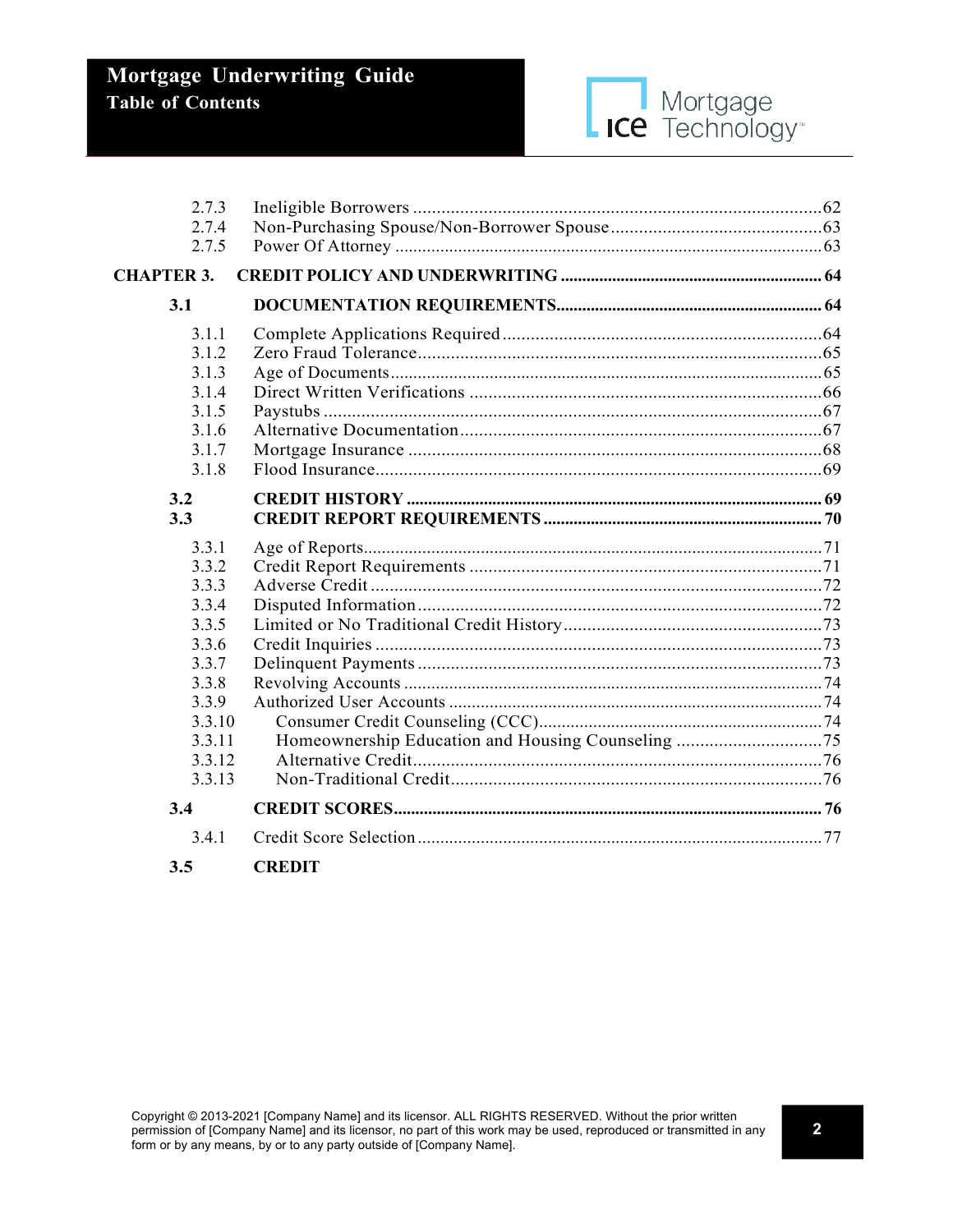

| 3.7.2          |                                                        |  |
|----------------|--------------------------------------------------------|--|
| 3.7.3          |                                                        |  |
| 3.7.4          |                                                        |  |
| 3.7.5          |                                                        |  |
| 3.7.6          |                                                        |  |
| 3.7.7          |                                                        |  |
| 3.7.8          |                                                        |  |
| 3.7.9          |                                                        |  |
| 3.7.10         |                                                        |  |
| 3.7.11         |                                                        |  |
| 3.7.12         |                                                        |  |
| 3.7.13         |                                                        |  |
| 3.7.14         |                                                        |  |
| 3.8            |                                                        |  |
| 3.8.1          | Verbal Verification of Employment (VOE).               |  |
| 3.8.2          |                                                        |  |
| 3.8.3          |                                                        |  |
| 3.8.4          |                                                        |  |
| 3.8.5          |                                                        |  |
| 3.8.6          |                                                        |  |
| 3.8.7          |                                                        |  |
|                |                                                        |  |
| 3.9            |                                                        |  |
|                |                                                        |  |
| 3.9.1          |                                                        |  |
| 3.9.2          |                                                        |  |
| 3.9.3          |                                                        |  |
| 3.9.4          |                                                        |  |
| 3.9.5          |                                                        |  |
| 3.9.6          |                                                        |  |
| 3.9.7<br>3.9.8 |                                                        |  |
| 3.9.9          |                                                        |  |
| 3.9.10         |                                                        |  |
| 3.9.11         |                                                        |  |
| 3.9.12         |                                                        |  |
| 3.9.13         | Retirement, Government Annuity and Pension Income 100  |  |
| 3.9.14         |                                                        |  |
| 3.9.15         |                                                        |  |
| 3.9.16         |                                                        |  |
| 3.9.17         |                                                        |  |
| 3.9.18         |                                                        |  |
| 3.9.19         |                                                        |  |
| 3.9.20         | Employment by Relatives or Transaction Participants106 |  |

| 3.9.21 |  |  |
|--------|--|--|
|--------|--|--|

Copyright @ 2013-2021 [Company Name] and its licensor. ALL RIGHTS RESERVED. Without the prior written permission of [Company Name] and its licensor, no part of this work may be used, reproduced or transmitted in any form or by any means, by or to any party outside of [Company Name].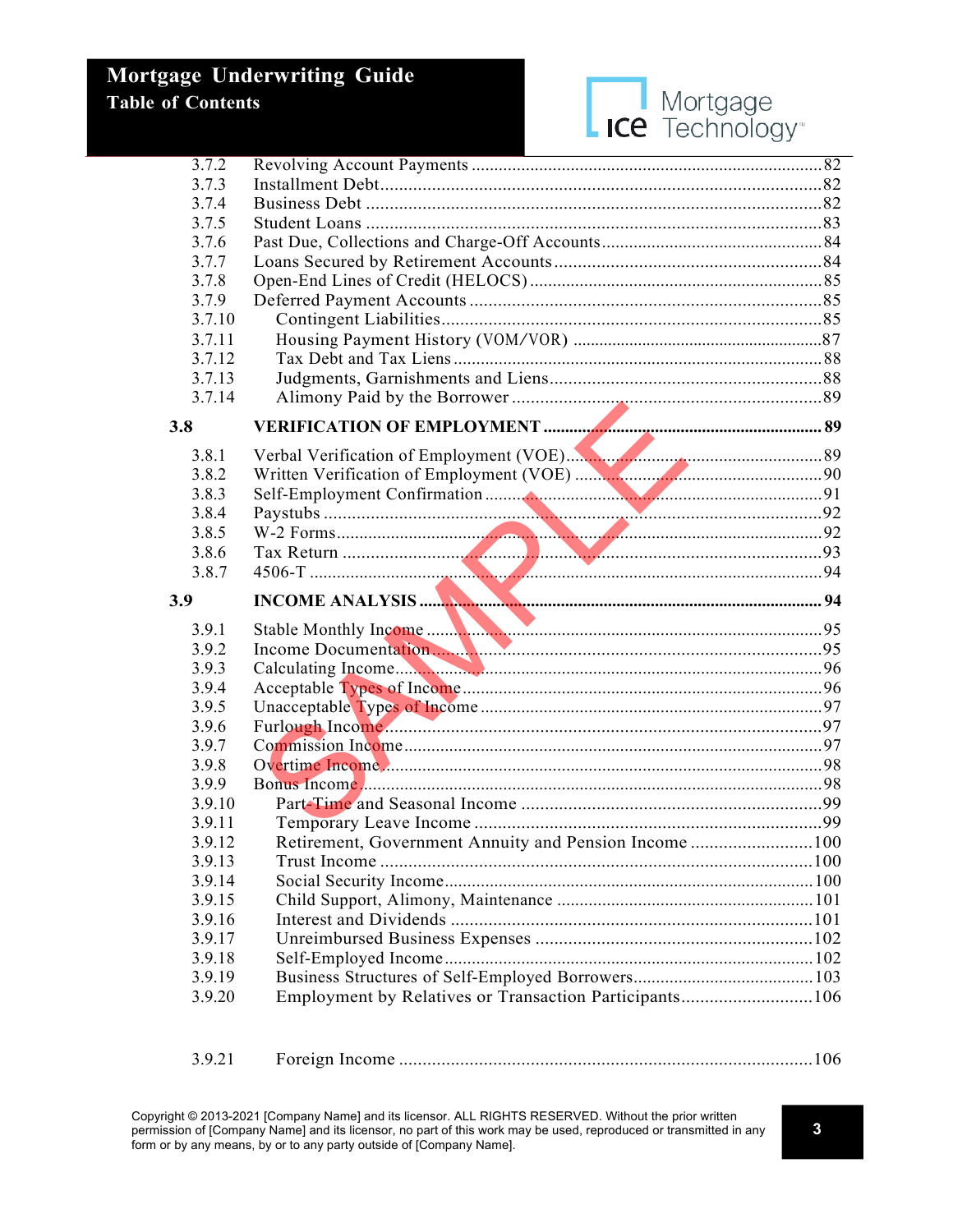| <b>I</b> Mortgage<br>LICE Technology <sup>®</sup> |
|---------------------------------------------------|
|                                                   |

| 3.9.22            | Notes Receivable, Installment Sales, and Land Contracts106 |  |
|-------------------|------------------------------------------------------------|--|
| 3.9.23            |                                                            |  |
| 3.9.24            |                                                            |  |
| 3.9.25            |                                                            |  |
| 3.9.26            |                                                            |  |
| 3.9.27            |                                                            |  |
| 3.10              |                                                            |  |
| 3.10.1            |                                                            |  |
| 3.10.2            |                                                            |  |
| 3.10.3            |                                                            |  |
| 3.10.4            |                                                            |  |
|                   |                                                            |  |
| 3.11              |                                                            |  |
| 3.11.1            |                                                            |  |
| 3.11.2            |                                                            |  |
| 3.11.3            |                                                            |  |
| 3.11.4            |                                                            |  |
| 3.11.5            |                                                            |  |
| 3.11.6            |                                                            |  |
| 3.11.7            |                                                            |  |
| 3.11.8            |                                                            |  |
| 3.11.9            |                                                            |  |
| 3.11.10           |                                                            |  |
| 3.11.11           |                                                            |  |
| 3.11.12           |                                                            |  |
| 3.11.13           | Stocks and Bonds                                           |  |
| 3.11.14           |                                                            |  |
| 3.12              |                                                            |  |
| 3.12.1            |                                                            |  |
| 3.12.2            |                                                            |  |
| 3.12.3            |                                                            |  |
| 3.12.4            |                                                            |  |
| 3.12.5            |                                                            |  |
| 3.12.6            |                                                            |  |
|                   |                                                            |  |
| <b>CHAPTER 4.</b> |                                                            |  |
| 4.1               |                                                            |  |
| 4.1.1             |                                                            |  |
| 4.1.2             |                                                            |  |
| 4.1.3             |                                                            |  |
|                   |                                                            |  |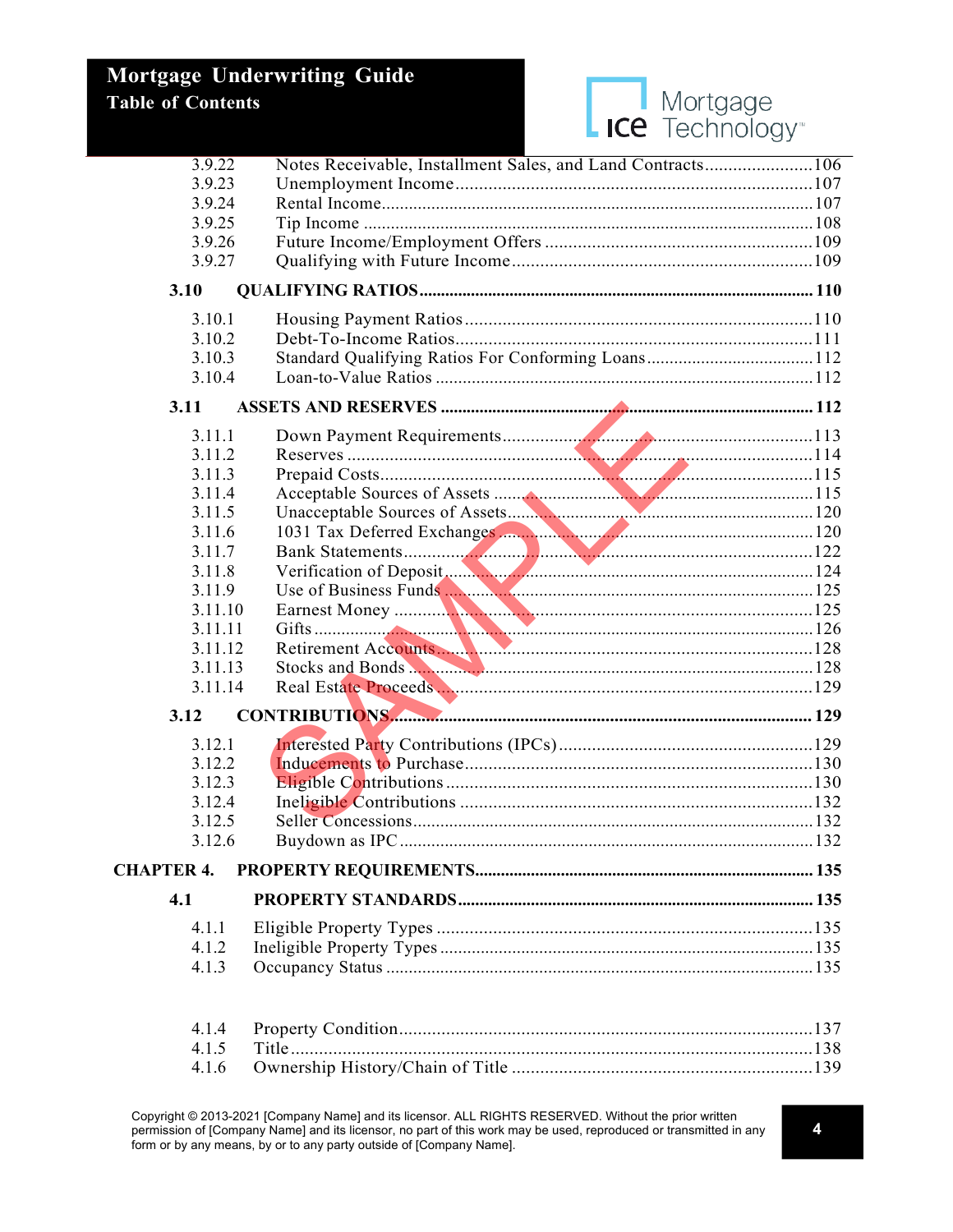

| 4.1.7            | the contract of the contract of the contract of the contract of the contract of |  |
|------------------|---------------------------------------------------------------------------------|--|
| 4.1.8            |                                                                                 |  |
| 4.1.9            |                                                                                 |  |
| 4.1.10           | Properties Subject to Resale Restrictions (Income)142                           |  |
| 4.1.11           |                                                                                 |  |
| 4.2              |                                                                                 |  |
| 4.2.1            |                                                                                 |  |
| 4.2.2            |                                                                                 |  |
| 4.2.3            |                                                                                 |  |
| 4.2.4            |                                                                                 |  |
| 4.2.5            |                                                                                 |  |
| 4.2.6            |                                                                                 |  |
| 4.2.7            |                                                                                 |  |
| 4.2.8            |                                                                                 |  |
| 4.2.9            |                                                                                 |  |
| 4.2.10           |                                                                                 |  |
| 4.2.11           |                                                                                 |  |
| 4.2.12           |                                                                                 |  |
| 4.2.13           |                                                                                 |  |
| 4.2.14           |                                                                                 |  |
|                  |                                                                                 |  |
|                  |                                                                                 |  |
| 4.3              |                                                                                 |  |
| 4.3.1            |                                                                                 |  |
|                  |                                                                                 |  |
| 4.4              |                                                                                 |  |
| 4.4.1<br>4.4.2   |                                                                                 |  |
|                  |                                                                                 |  |
| 4.4.3<br>4.4.4   | Required Documentation for Cooperative Project Approval 154                     |  |
| 4.4.5            |                                                                                 |  |
|                  |                                                                                 |  |
| 4.4.6<br>4.4.7   |                                                                                 |  |
| 4.4.8            |                                                                                 |  |
| 4.4.9            |                                                                                 |  |
| 4.4.10           |                                                                                 |  |
| 4.4.11           |                                                                                 |  |
| 4.4.12           | Business Income Insurance (Rent Loss/Business Continuation)156                  |  |
| 4.4.13           |                                                                                 |  |
|                  |                                                                                 |  |
| 4.4.14<br>4.4.15 |                                                                                 |  |
|                  |                                                                                 |  |

| 4.4.19 |  |
|--------|--|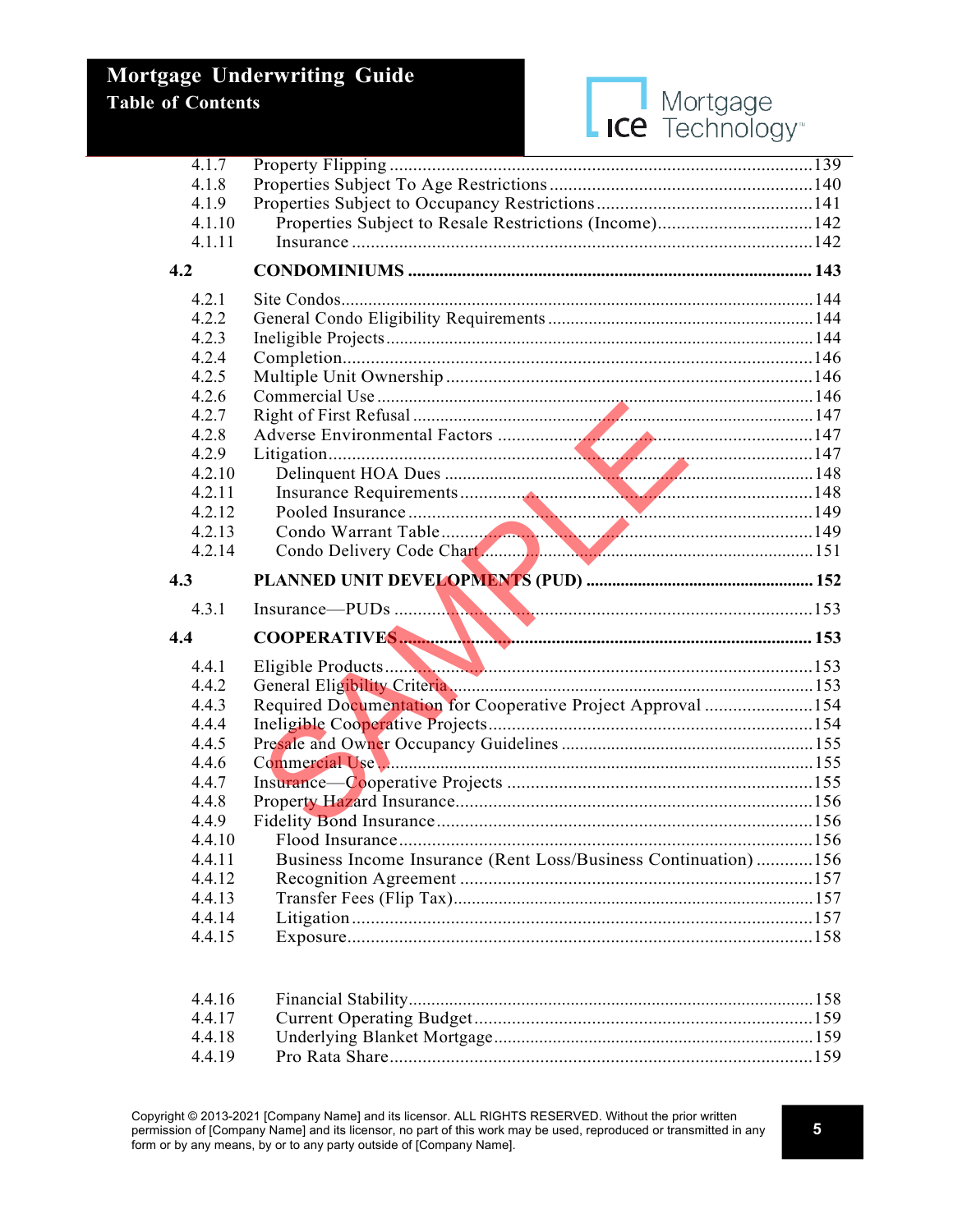

| 4.4.20            |                                                                   |  |
|-------------------|-------------------------------------------------------------------|--|
|                   |                                                                   |  |
| 4.4.21            |                                                                   |  |
| 4.5               |                                                                   |  |
| 4.5.1             |                                                                   |  |
| 4.5.2             | Manufactured Homes with Structural Modifications 162              |  |
| 4.5.3             |                                                                   |  |
| 4.5.4             |                                                                   |  |
| 4.5.5             |                                                                   |  |
| 4.5.6             |                                                                   |  |
| 4.5.7             |                                                                   |  |
| 4.6               |                                                                   |  |
| 4.6.1             |                                                                   |  |
| 4.6.2             | Construction-to-Permanent Treated as a Purchase Transaction 166   |  |
| 4.6.3             | Construction-to-Permanent Treated as a Rate and Term Refinance166 |  |
| 4.6.4             | Construction-to-Permanent Treated as a Cash-Out Refinance167      |  |
| 4.6.5             |                                                                   |  |
| 4.7               |                                                                   |  |
| 4.8               |                                                                   |  |
| 4.8.1             |                                                                   |  |
| <b>CHAPTER 5.</b> |                                                                   |  |
| 5.1               |                                                                   |  |
| 5.2               |                                                                   |  |
| 5.2.1             |                                                                   |  |
|                   |                                                                   |  |
| 5.3               |                                                                   |  |
| 5.4               |                                                                   |  |
| 5.4.1             |                                                                   |  |
| 5.5               |                                                                   |  |
| 5.6               |                                                                   |  |
| 5.6.1             |                                                                   |  |
| 5.6.2             |                                                                   |  |
| 5.6.3             |                                                                   |  |
| 5.6.4             |                                                                   |  |
| 5.6.5             |                                                                   |  |
| 5.6.6             |                                                                   |  |
|                   |                                                                   |  |

| 5.6.7  |                                                                    |
|--------|--------------------------------------------------------------------|
| 5.6.8  | FNMA 1004/FHLMC 70: Uniform Residential Appraisal Report (URAR)176 |
| 5.6.9  | FNMA/FHLMC Form 2055: Exterior-Only Inspection Report 177          |
| 5.6.10 | FNMA 1004C/FHLMC 70B: Manufactured Home Appraisal Report 177       |
| 5.6.11 | FNMA 1073/FHLMC 465: Individual Condominium Report  177            |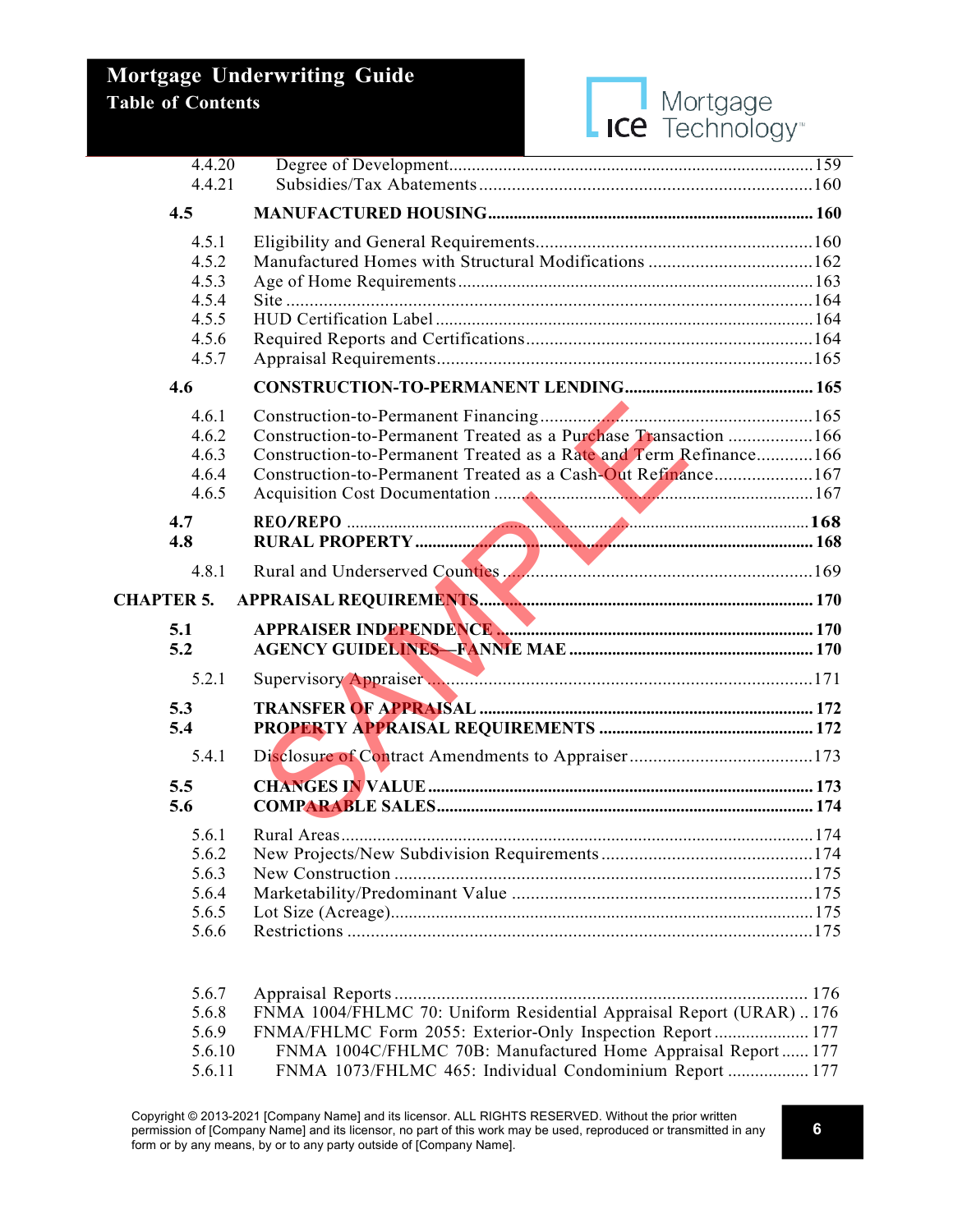

| 5.6.12            | FNMA 1075/FHLMC 466: Exterior-Only Inspection, Condominium  177  |  |
|-------------------|------------------------------------------------------------------|--|
| 5.6.13            | FNMA 2090: Individual Cooperative Appraisal Report 178           |  |
| 5.6.14            | FNMA 2095: Exterior-Only Inspection, Cooperative Appraisal       |  |
|                   |                                                                  |  |
| 5.6.15            | FNMA 1025/FHLMC 72: Small Res. Income Property Appraisal         |  |
|                   |                                                                  |  |
| 5.6.16            | FNMA 1004D/FHLMC 442: Appraisal Update and/or Completion         |  |
|                   |                                                                  |  |
| 5.6.17<br>5.6.18  | FNMA 1007/FHLMC 1000: Single Family Comparable Rent Schedule 179 |  |
| 5.6.19            | FNMA 216/FHLMC 998: Operating Income Statement 179               |  |
|                   |                                                                  |  |
| <b>CHAPTER 6.</b> |                                                                  |  |
| 6.1               |                                                                  |  |
| 6.2               |                                                                  |  |
| 6.3               |                                                                  |  |
| 6.4               |                                                                  |  |
| <b>CHAPTER 7.</b> |                                                                  |  |
| 7.1               |                                                                  |  |
| <b>CHAPTER 8.</b> | UNDERWRITING FHA LOANS                                           |  |
| 8.1               |                                                                  |  |
| 8.1.1             |                                                                  |  |
| 8.2               |                                                                  |  |
| 8.2.1             |                                                                  |  |
| 8.2.2             |                                                                  |  |
| 8.3               |                                                                  |  |
| 8.4               |                                                                  |  |
|                   |                                                                  |  |
| 8.4.1             |                                                                  |  |
| 8.4.2             | HUD Limited Denial of Participation List and Government Services |  |
|                   |                                                                  |  |
| 8.5               |                                                                  |  |
| 8.6               |                                                                  |  |
| 8.7               |                                                                  |  |
| 8.7.1             |                                                                  |  |
|                   |                                                                  |  |
| 8.7.2             |                                                                  |  |
| 8.8               |                                                                  |  |
| 8.8.1             |                                                                  |  |
| 8.8.2             |                                                                  |  |

8.8.3 Repair Escrows .............................................................................................191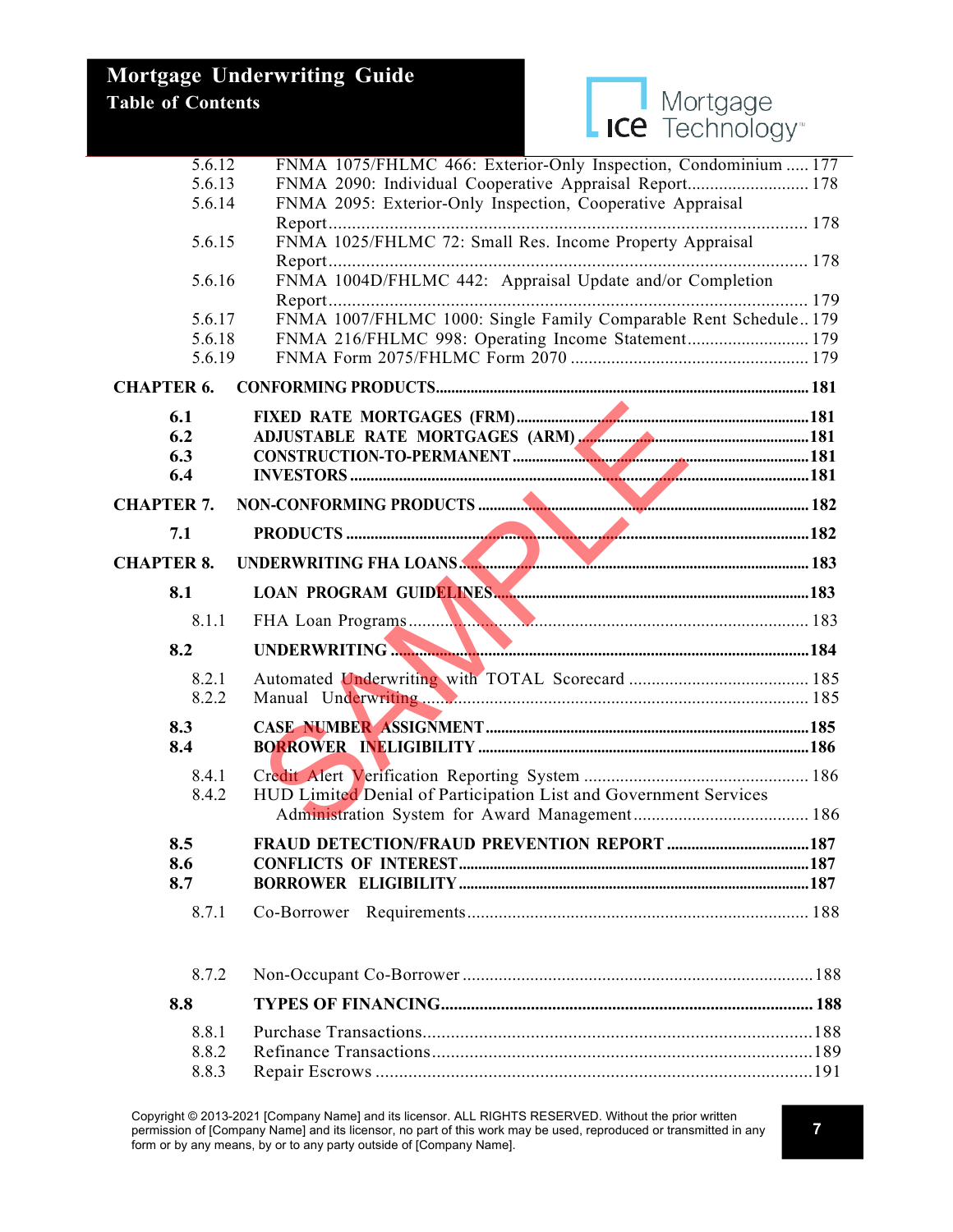

| 8.8.4        |                                                                  |  |
|--------------|------------------------------------------------------------------|--|
| 8.8.5        |                                                                  |  |
| 8.8.6        |                                                                  |  |
| 8.8.7        |                                                                  |  |
| 8.9          |                                                                  |  |
| 8.10         |                                                                  |  |
| 8.11         |                                                                  |  |
| 8.11.1       |                                                                  |  |
| 8.11.2       |                                                                  |  |
| 8.11.3       |                                                                  |  |
| 8.11.4       |                                                                  |  |
| 8.11.5       |                                                                  |  |
| 8.11.6       |                                                                  |  |
| 8.11.7       |                                                                  |  |
| 8.11.8       |                                                                  |  |
| 8.11.9       |                                                                  |  |
| 8.12         |                                                                  |  |
| 8.12.1       |                                                                  |  |
| 8.12.2       |                                                                  |  |
| 8.12.3       |                                                                  |  |
| 8.12.4       |                                                                  |  |
| 8.12.5       |                                                                  |  |
| 8.12.6       |                                                                  |  |
| 8.13         |                                                                  |  |
| 8.13.1       |                                                                  |  |
| 8.13.2       |                                                                  |  |
| 8.13.3       | Installment Debt, Revolving Charge Accounts, Lines of Credit 209 |  |
| 8.13.4       |                                                                  |  |
| 8.13.5       |                                                                  |  |
| 8.14         |                                                                  |  |
|              |                                                                  |  |
| 8.14.1       |                                                                  |  |
| 8.14.2       |                                                                  |  |
| 8.14.3       |                                                                  |  |
| 8.14.4       |                                                                  |  |
| 8.14.5       |                                                                  |  |
|              |                                                                  |  |
| 8.15<br>8.16 |                                                                  |  |
| 8.17         |                                                                  |  |
| 8.18         |                                                                  |  |
|              |                                                                  |  |
| 8.18.1       |                                                                  |  |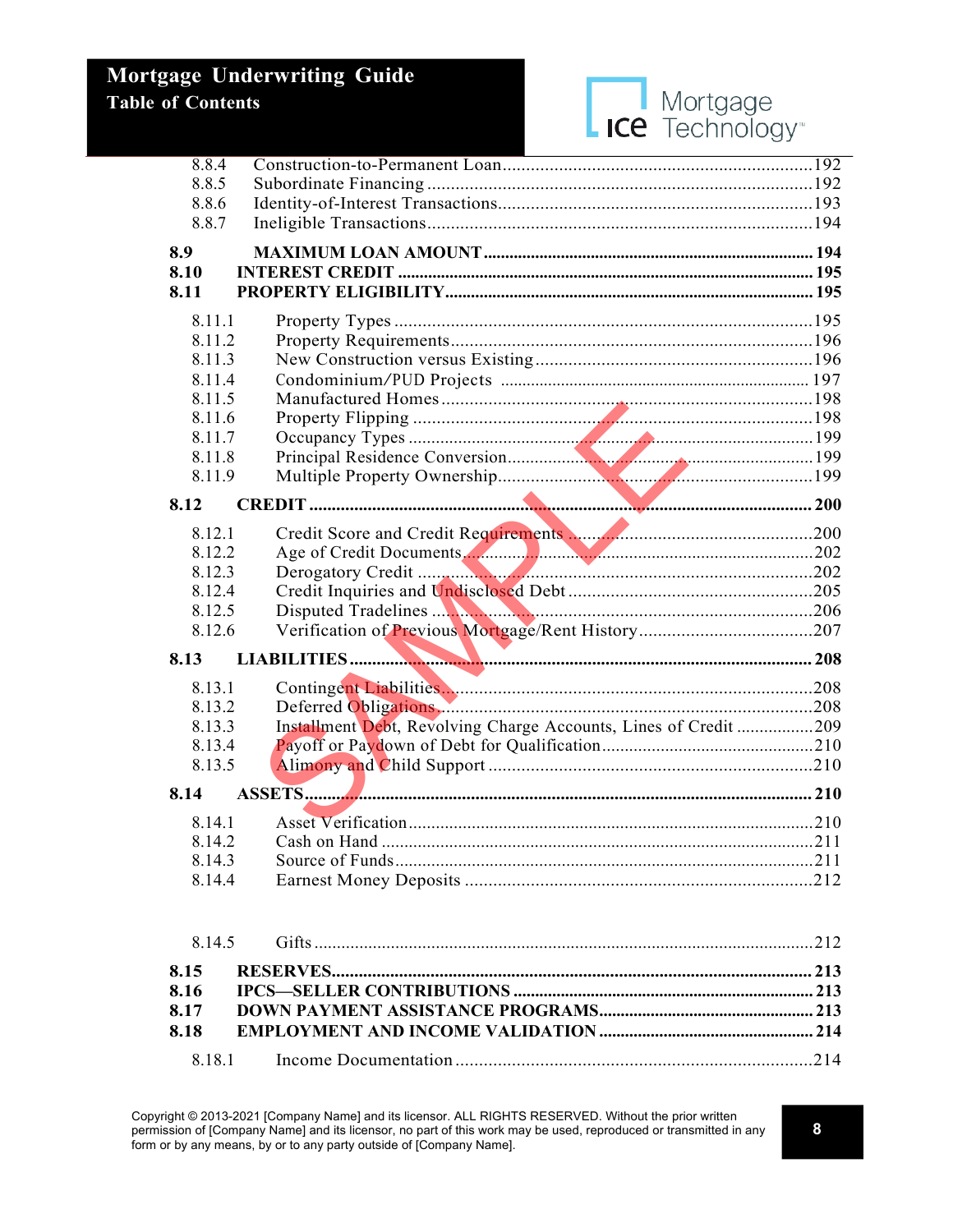| 8.18.2            |                                                                      |      |
|-------------------|----------------------------------------------------------------------|------|
| 8.18.3            |                                                                      |      |
| 8.18.4            |                                                                      |      |
| 8.18.5            |                                                                      |      |
| 8.18.6            |                                                                      |      |
| 8.18.7            |                                                                      |      |
| 8.18.8            |                                                                      |      |
| 8.19              |                                                                      |      |
| 8.20              |                                                                      |      |
| 8.20.1            |                                                                      |      |
| 8.20.2            |                                                                      |      |
| 8.21              |                                                                      |      |
| 8.22              |                                                                      |      |
| 8.23              |                                                                      |      |
| 8.24              |                                                                      |      |
| 8.25              |                                                                      |      |
| <b>CHAPTER 9.</b> |                                                                      |      |
| 9.1               | VA LENDERS HANDBOOK                                                  |      |
| 9.2               | LOAN PROGRAM GUIDELINES                                              |      |
| 9.2.1             |                                                                      |      |
| 9.3               |                                                                      |      |
| 9.3.1             | AUS-Desktop Underwriter or Loan Product Advisor224                   |      |
| 9.3.2             |                                                                      |      |
|                   |                                                                      |      |
| 9.4               |                                                                      |      |
| 9.4.1             |                                                                      |      |
| 9.4.1             |                                                                      |      |
| 9.4.2             | CAIVRS 2000 1225                                                     |      |
| 9.4.3             |                                                                      |      |
| 9.5               |                                                                      |      |
| 9.6               |                                                                      |      |
| 9.6.1             |                                                                      | .227 |
| 9.6.2             |                                                                      |      |
| 9.6.3             |                                                                      |      |
| 9.7               |                                                                      |      |
| 9.7.1             |                                                                      |      |
| 9.7.2             | Refinances and the Protecting Veterans from Predatory Lending Act of |      |
| 9.7.3             |                                                                      |      |
|                   |                                                                      |      |

Mortgage<br>
ICE Technology<sup>®</sup>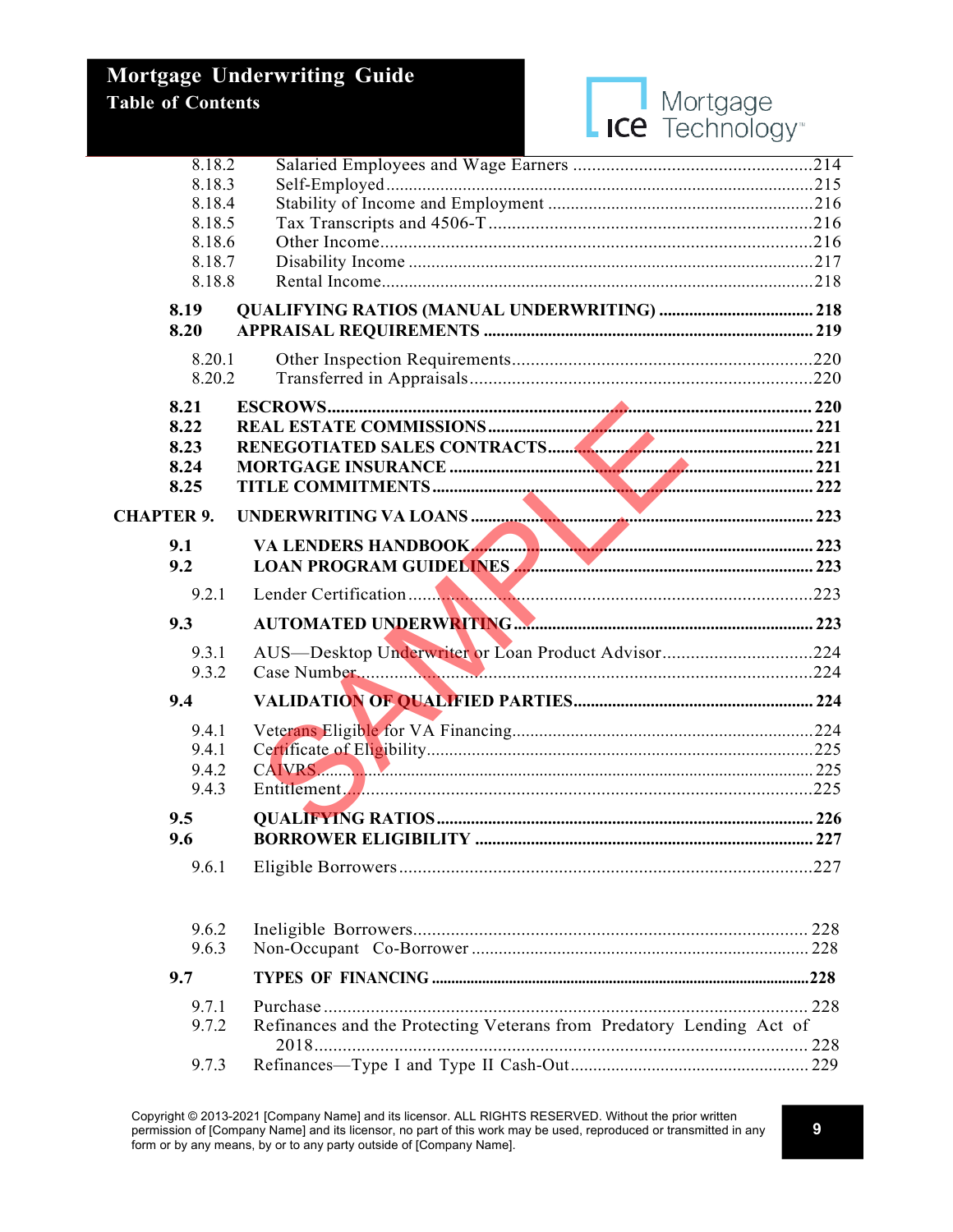|             | age Underwriting Guide                                    |  |
|-------------|-----------------------------------------------------------|--|
| of Contents | Mortgage                                                  |  |
|             | <b>ICE</b> Technology <sup>®</sup>                        |  |
| 9.7.4       |                                                           |  |
| 9.7.5       |                                                           |  |
| 9.7.6       |                                                           |  |
| 9.8         |                                                           |  |
| 9.9         |                                                           |  |
| 9.10        |                                                           |  |
| 9.10.1      |                                                           |  |
| 9.10.2      |                                                           |  |
| 9.10.3      |                                                           |  |
| 9.10.4      |                                                           |  |
| 9.10.5      |                                                           |  |
| 9.10.6      |                                                           |  |
| 9.10.7      |                                                           |  |
| 9.11        |                                                           |  |
| 9.11.1      | Principal Residence Conversion to Investment Property 239 |  |
| 9.11.2      |                                                           |  |
| 9.11.3      |                                                           |  |
| 9.12        |                                                           |  |
| 9.12.1      |                                                           |  |
| 9.12.2      |                                                           |  |
| 9.12.3      |                                                           |  |
| 9.12.4      |                                                           |  |
| 9.12.5      |                                                           |  |
| 9.12.6      | Derogatory Credit.                                        |  |
| 9.12.7      |                                                           |  |
| 9.13        |                                                           |  |
| 9.13.1      |                                                           |  |
| 9.14        |                                                           |  |
| 9.15        |                                                           |  |
| 9.16        |                                                           |  |
| 9.16.1      |                                                           |  |

| 9.17   |  |
|--------|--|
| 9.17.1 |  |
| 9.17.2 |  |
| 9.17.3 |  |
| 9.17.4 |  |
| 9.17.5 |  |
| 9.17.6 |  |
| 9.18   |  |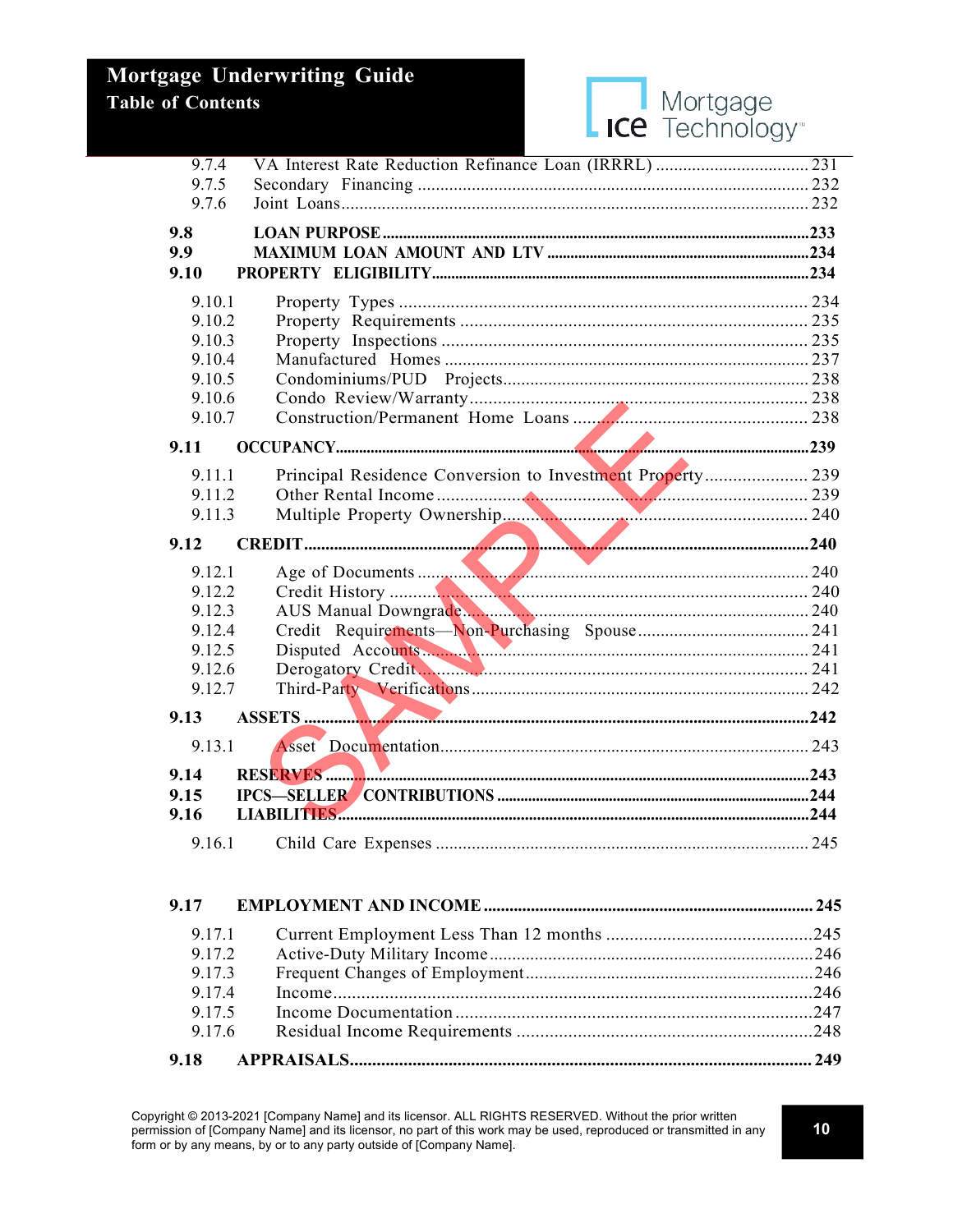

|                    | 9.18.1             |  |
|--------------------|--------------------|--|
|                    | 9.18.2             |  |
|                    | 9.19               |  |
|                    | 9.20               |  |
|                    | 9.21               |  |
|                    | 9.22               |  |
|                    | 9.22.1             |  |
|                    | 9.22.2             |  |
|                    | 9.22.3             |  |
|                    | 9.23               |  |
| <b>CHAPTER 10.</b> |                    |  |
|                    | 10.1               |  |
|                    | 10.2               |  |
|                    | 10.2.1             |  |
|                    | 10.3               |  |
|                    | 10.4               |  |
|                    |                    |  |
|                    | 10.4.1             |  |
|                    | 10.5               |  |
|                    | 10.6               |  |
|                    | 10.6.1             |  |
|                    | 10.6.2             |  |
|                    | 10.6.3             |  |
|                    | 10.6.4             |  |
|                    | 10.7               |  |
|                    | 10.7.1             |  |
|                    | 10.7.2             |  |
|                    | 10.7.3             |  |
|                    | 10.8               |  |
|                    |                    |  |
|                    | 10.9               |  |
|                    | 10.10<br>10.11     |  |
|                    |                    |  |
|                    | 10.11.1            |  |
|                    | 10.11.2            |  |
|                    | 10.11.3<br>10.11.4 |  |
|                    |                    |  |
|                    | 10.12              |  |
|                    | 10.12.1            |  |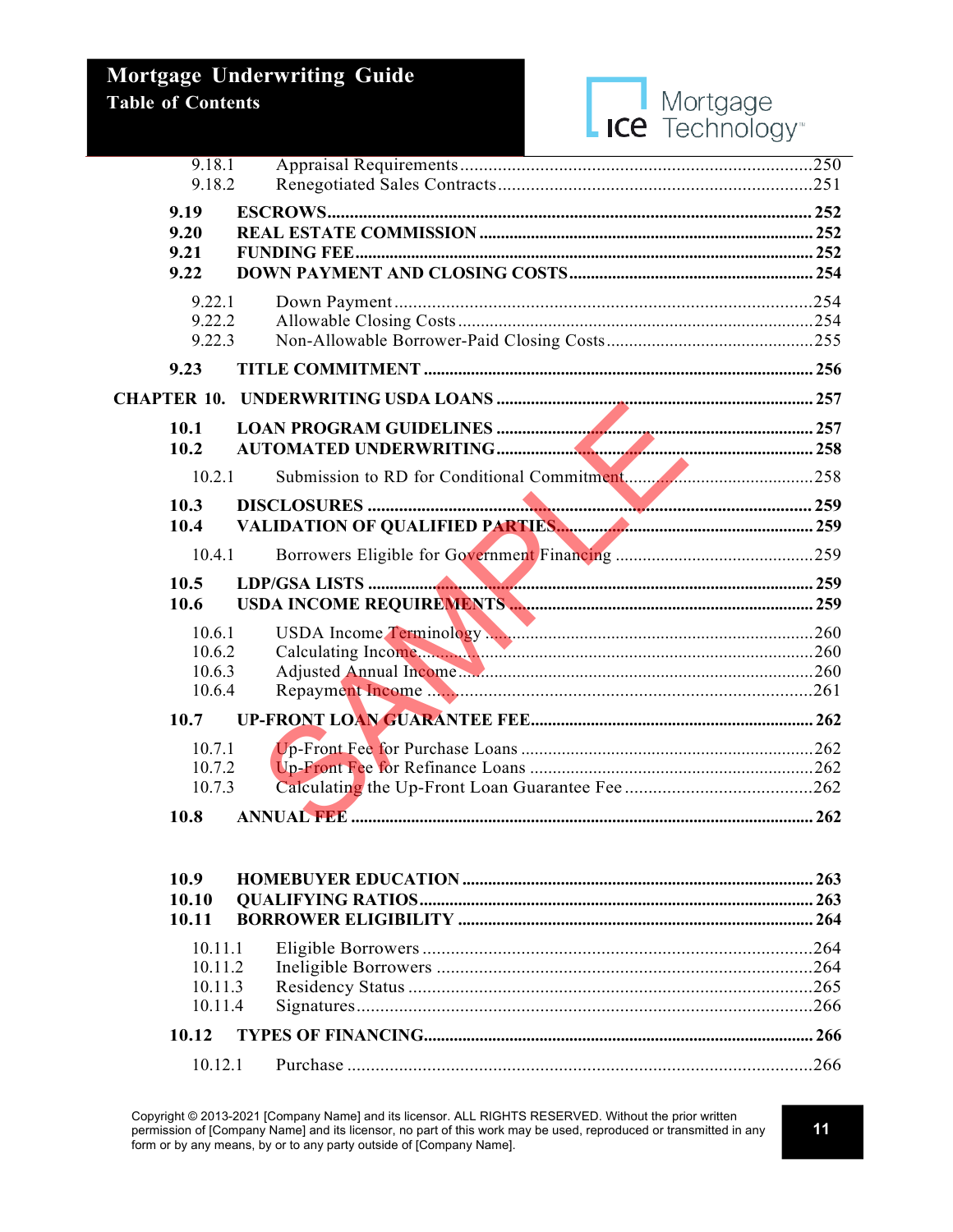

| 10.12.2 |                  |  |
|---------|------------------|--|
| 10.12.3 |                  |  |
| 10.12.4 |                  |  |
|         |                  |  |
| 10.12.5 |                  |  |
| 10.12.6 |                  |  |
| 10.13   |                  |  |
| 10.13.1 |                  |  |
| 10.13.2 |                  |  |
| 10.14   |                  |  |
| 10.15   |                  |  |
| 10.15.1 |                  |  |
| 10.15.2 |                  |  |
| 10.15.3 |                  |  |
| 10.15.4 |                  |  |
|         |                  |  |
| 10.15.5 |                  |  |
| 10.15.6 |                  |  |
| 10.15.7 |                  |  |
| 10.16   |                  |  |
| 10.16.1 |                  |  |
| 10.16.2 |                  |  |
|         |                  |  |
| 10.17   |                  |  |
| 10.17.1 | Age of Documents |  |
| 10.17.2 |                  |  |
| 10.17.3 |                  |  |
| 10.17.4 |                  |  |
| 10.17.5 |                  |  |
|         |                  |  |
| 10.17.6 |                  |  |
| 10.18   |                  |  |
| 10.18.1 |                  |  |
|         |                  |  |
|         |                  |  |
| 10.18.2 |                  |  |
| 10.18.3 |                  |  |
| 10.18.4 |                  |  |
| 10.18.5 |                  |  |
| 10.19   |                  |  |
| 10.20   |                  |  |
| 10.21   |                  |  |
| 10.22   |                  |  |
| 10.22.1 |                  |  |
|         |                  |  |
| 10.23   |                  |  |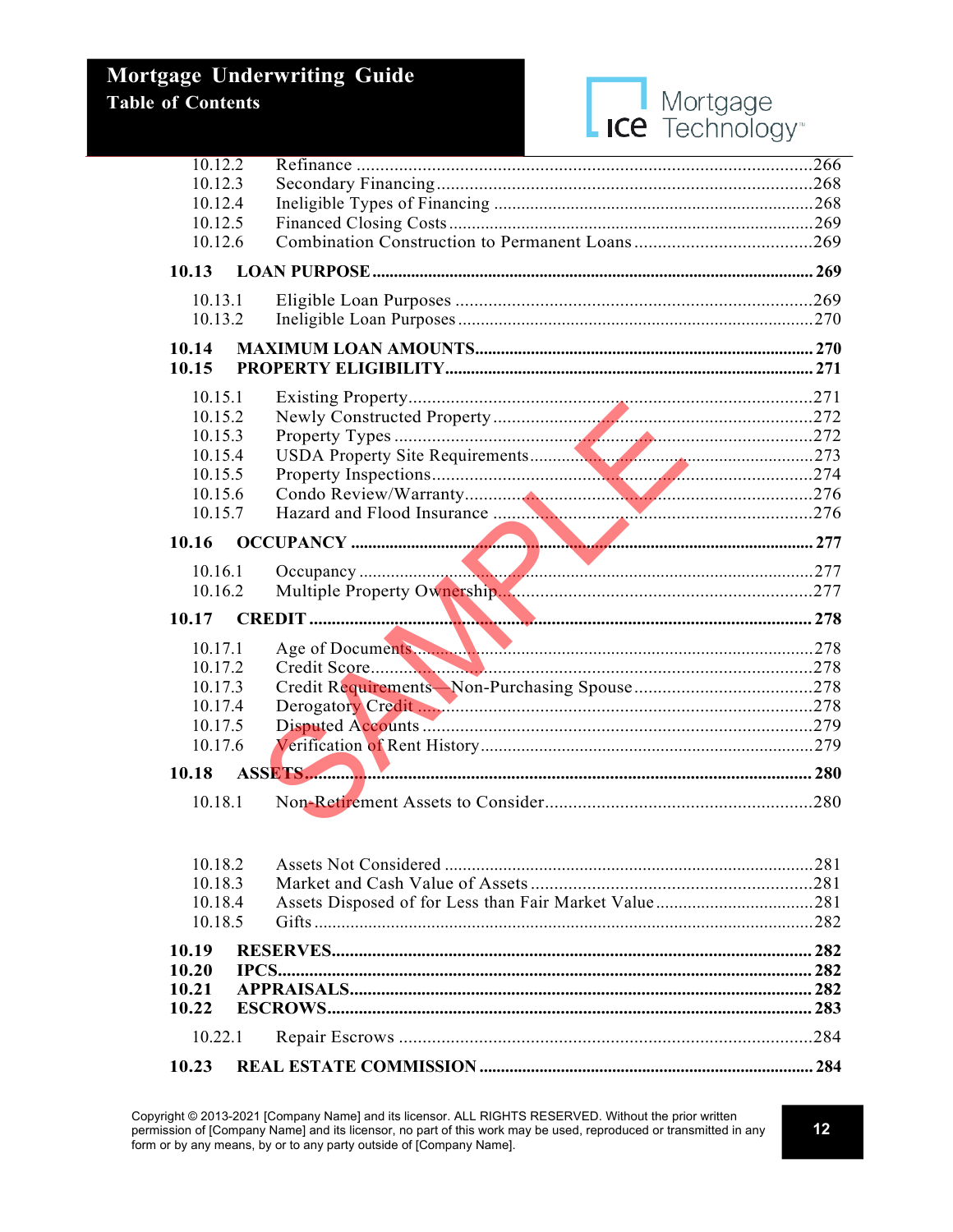

| 10.24              |                                                                 |  |
|--------------------|-----------------------------------------------------------------|--|
| <b>CHAPTER 11.</b> |                                                                 |  |
| 11.1               |                                                                 |  |
| 11.2               |                                                                 |  |
| 11.2.1             |                                                                 |  |
| 11.2.2             |                                                                 |  |
| 11.2.3             |                                                                 |  |
| 11.3               |                                                                 |  |
| 11.4               |                                                                 |  |
| 11.5               |                                                                 |  |
| 11.6               |                                                                 |  |
| 11.7               |                                                                 |  |
| 11.8               |                                                                 |  |
| 11.9               |                                                                 |  |
| 11.10              |                                                                 |  |
| 11.11              |                                                                 |  |
| 11.11.1            |                                                                 |  |
| 11.11.2            | Order Appraisal 290<br>Property Eligibility 291<br>Repairs 291  |  |
| 11.11.3            |                                                                 |  |
| 11.11.4            |                                                                 |  |
| 11.11.5            | Protective Covenants in Housing Communities for the Elderly 292 |  |
| 11.11.6            |                                                                 |  |
| 11.11.7            |                                                                 |  |
| 11.11.8            |                                                                 |  |
| 11.11.9            |                                                                 |  |
| 11.11.10           |                                                                 |  |
| 11.12              |                                                                 |  |
| <b>CHAPTER 12.</b> |                                                                 |  |
| 12.1               |                                                                 |  |
|                    |                                                                 |  |
|                    |                                                                 |  |

| 12.3 [COMPANY NAME] CONSTRUCTION-TO-PERMANENT FORMS295 |  |
|--------------------------------------------------------|--|
|                                                        |  |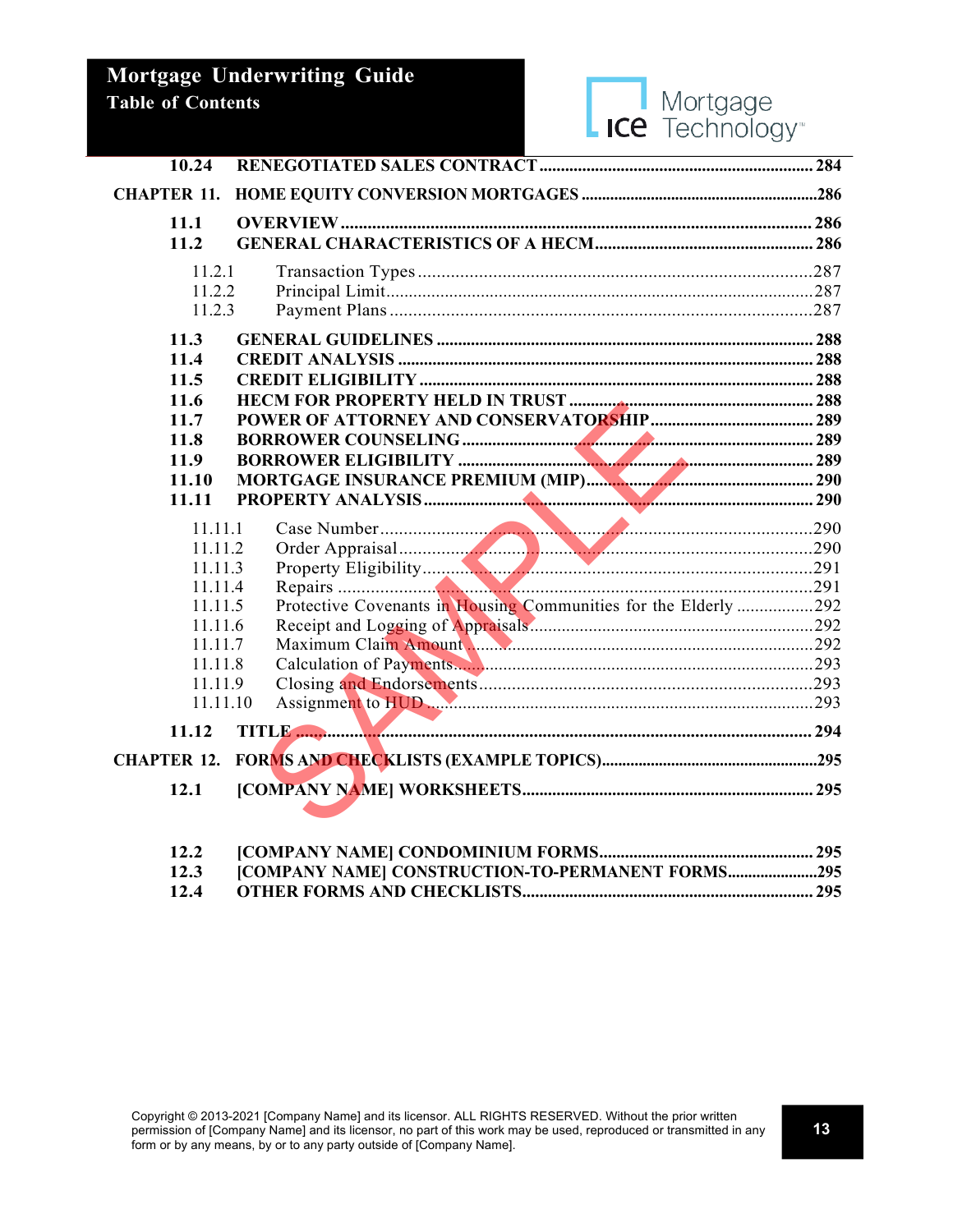

QMs. The consumer can challenge both the ATR and QM standards, and the burden of proof will be on [Company Name] to defend that its ability to repay determination was made in good faith.

The consumer could claim that [Company Name] failed to make a reasonable, good faith determination of their ability to repay before the loan was made. If the consumer proves this claim in court, [Company Name] could be liable for, among other things, up to three years of finance charges and fees the consumer paid as well as the consumer's legal fees.

There is a three-year statute of limitations on ability to repay claims, after which, consumers can bring ability to repay claims only as setoff/recoupment claims in a defense to foreclosure.

## **1.5.4 Appendix Q**

*Note: The CFPB's amendment to the ATR/QM Rule in December 2020 removes Appendix Q requirements as of June 30, 2021.*

Appendix Q to Part 1026 of the amendment provides the standards for determining monthly debt and income for the calculation of DTI in order to determine whether a loan meets the standard for a Qualified Mortgage. The CFPB (The Bureau) codified HUD Handbook 4155.1 *Mortgage Credit Analysis for Mortgage Insurance*, but modified portions to eliminate FHA-specific underwriting process requirements. dix Q<br>
mendment to the ATR/QM Rule in December 2020 removes<br>
June 30, 2021.<br>
1026 of the amendment provides the standards for determ<br>
ulation of DTI in order to determine whether a loan meets<br>
The CFPB (The Bureau) codifie

[Company Name] shall comply with Appendix Q requirements when evaluating employment and nonemployment related income as well as consumer liabilities.

Copyright © 2019-2020 [Company Name] and its licensor. ALL RIGHTS RESERVED. Without the prior written permission of [Company Name] and its licensor, no part of this work may be used, reproduced or transmitted in any form or by any means, by or to any party outside of [Company Name].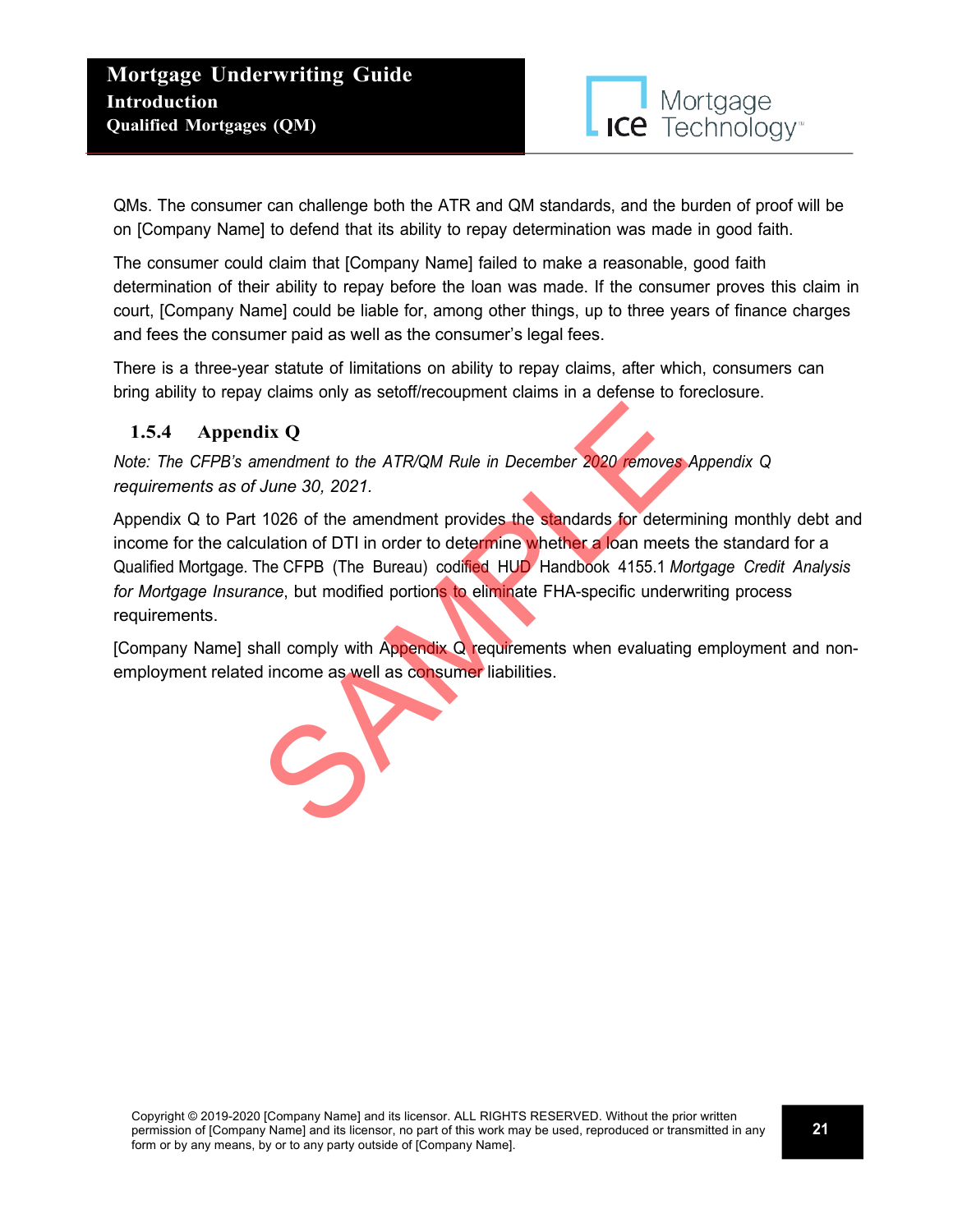

• Religious or nonprofit organizations

#### **2.7.4 Non-Purchasing Spouse/Non-Borrower Spouse**

When a married borrower applies in his name alone, the spouse is referred to as the non-borrower spouse. A non-borrower spouse may have rights as a co-owner of the mortgaged premises due to state community property or marital rights.

#### **2.7.5 Power Of Attorney**

Power of attorney must be approved by [Company Name] Underwriting and Secondary and must be specific to the mortgage transaction. Power of attorney may be permitted, with prior approval by [Company Name], on the following:

- Purchase or rate and term refinance transactions
- Cash-out transactions
- Investment properties

Typically, the state where the borrower resides will be where the power of attorney should be executed, with the following exceptions:

- Purchase transaction for which the borrower is moving to another state and if the specific power of attorney is related to the purchase, then it should be executed in that state.
- Purchase of a second home/investment property in another state and if the specific power of attorney is related to the purchase, then it should be executed in the state in which the property is being purchased. and term is the purchased.<br>
The pair of altomation and term refinance transactions<br>
in the following:<br>
Trate and term refinance transactions<br>
Insactions<br>
Inverted to the purchase, then it should be executed in the<br>
Transac

## **Fannie Mae B8-5-06, Requirements for Use of a Power of Attorney**

Subject to restrictions, Fannie Mae allows an attorney-in-fact or agent under a power of attorney to sign the security instrument and/or note as long as the lender obtains a copy of the applicable power of attorney. Fannie Mae does not allow the use of POA for cash-out refinances.

### **Freddie Mac Seller Guide 6301.4: Power of Attorney**

Freddie Mac will permit the use of a POA in situations of hardship or emergency, or when applicable law requires the use of a POA.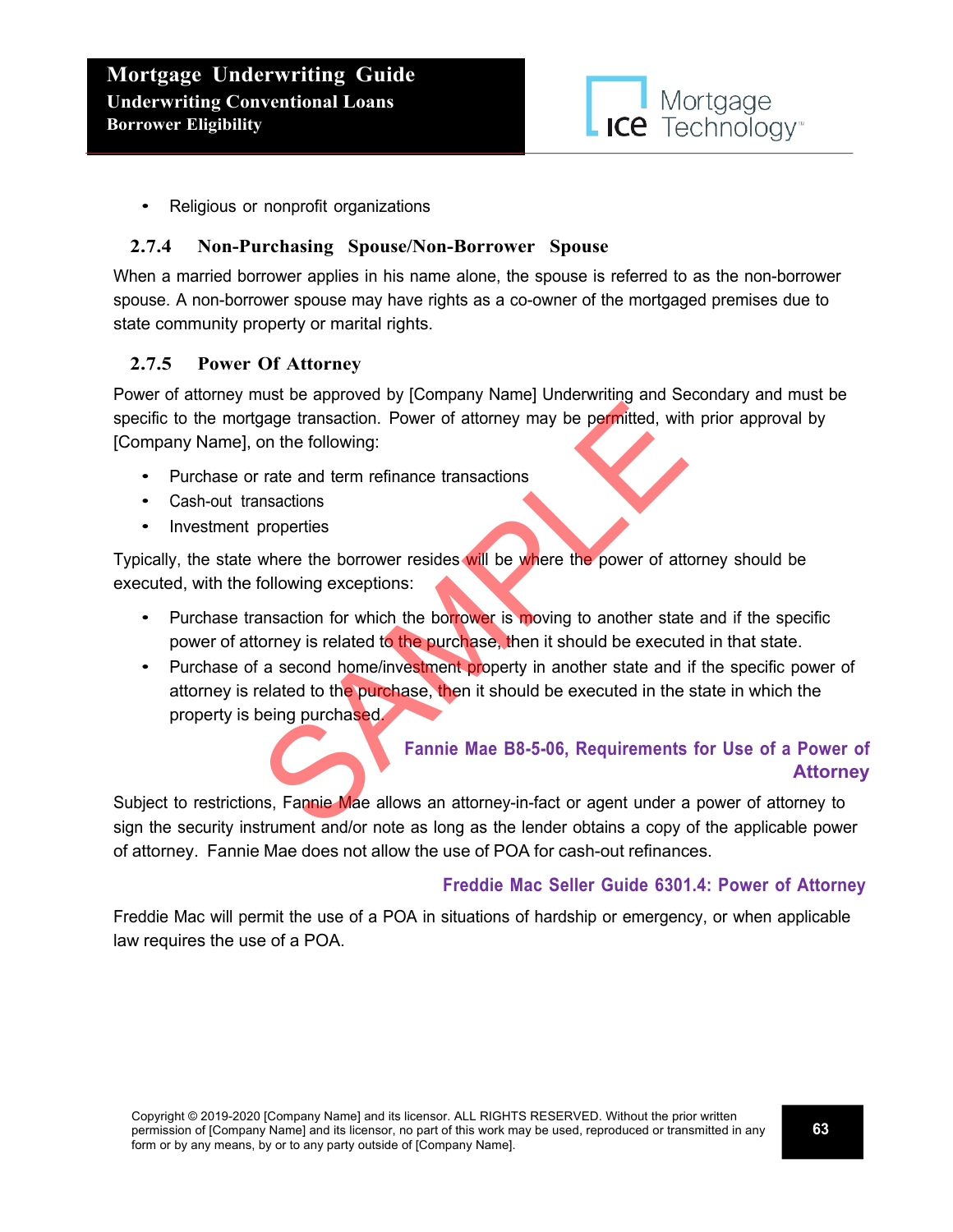

#### **3.12.4 Ineligible Contributions**

Generally, the cost of any contributions that are in the form of personal property or "giveaways" (such as furniture, decorator items, automobiles, club membership, etc.) are not eligible contributions, and are considered sales concessions.

### **3.12.5 Seller Concessions**

**Fannie Mae B3-4.1-03, Types of Interested Party Contributions (IPCs) Freddie Mac Seller Guide 4204.3: Interested Party Contributions**

Sales concessions are IPCs that are non-real estate items such as cash, moving expenses, furniture, and decorator allowances. Contributions that exceed the allowable limits for IPCs are also considered seller or sales concessions. Freddie Mac Seller Suide 4.<br>
The IPCs that are non-real estate items such as cash, moving<br>
ressions.<br>
ons must be deducted from the sales price to reflect the an<br>
sammum, and the maximum LTV/CLTV ratios must be recalculati

The seller concessions must be deducted from the sales price to reflect the amount of contribution that exceeds the maximum, and the maximum LTV/CLTV ratios must be recalculated using the reduced sales price or appraised value.

#### **3.12.6 Buydown as IPC**

**Fannie Mae B3-4.1-03, Types of Interested Party Contributions (IPCs) Freddie Mac Seller Guide CH. 4204.3: Interested Party Contributions**

If the borrower is offered a temporary or permanent interest rate buydown from an IPC, the cost to fund the buydown must be included in the IPC calculation. Only full interest rate buydowns (e.g., 2– 1) are permitted.

The temporary buydown does not change the terms of the mortgage note. The permanent note rate is printed on the note and the borrower is obligated to pay that note rate if the buydown funds are not available.

A buydown agreement detailing the terms must be signed at closing.

The agreement must

• provide that the borrower will not be relieved of his obligation to make the mortgage payment required by the terms of the note if for any reason the buydown funds are not available;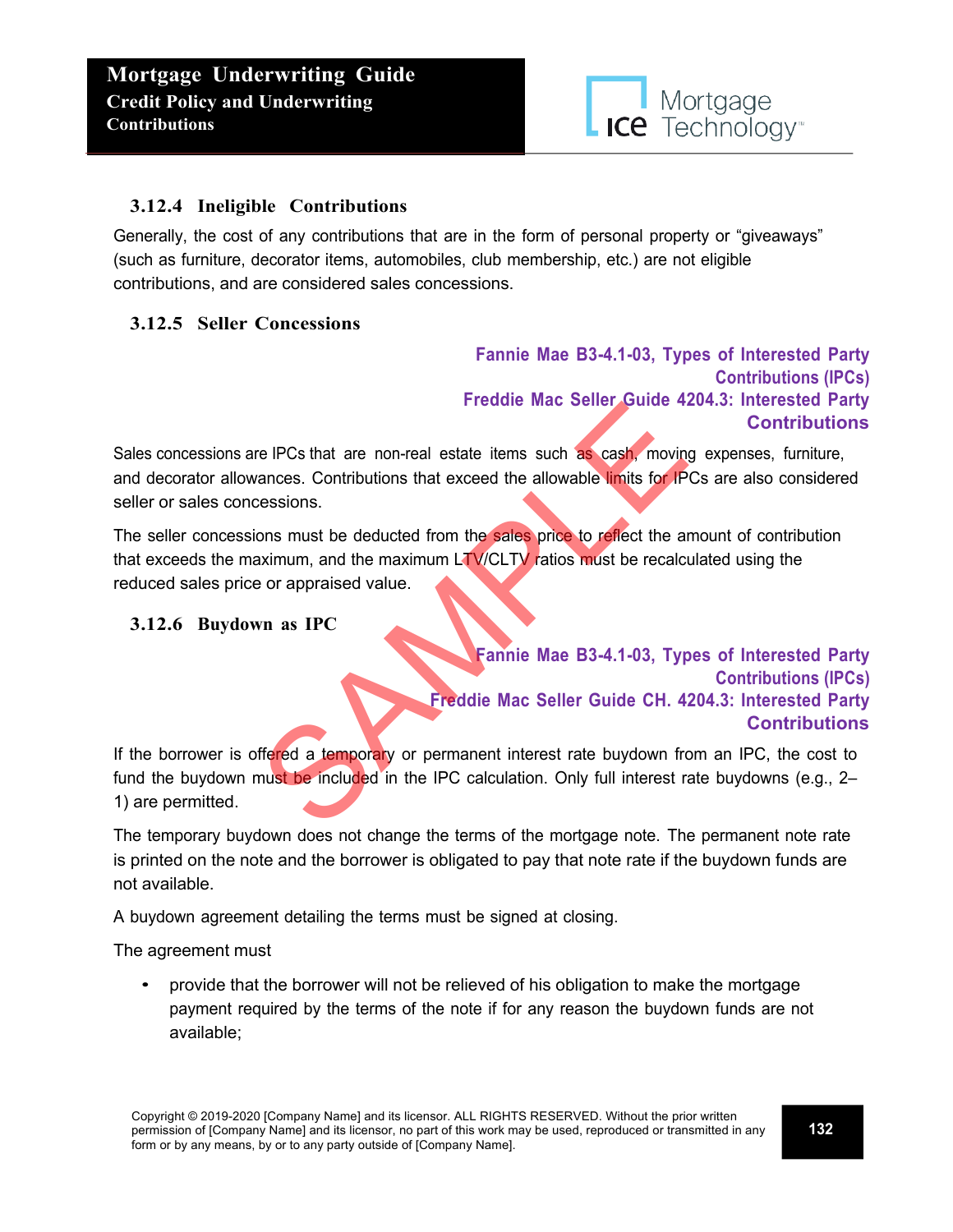When the lot has been owned by the borrower more than 12 months prior to the closing of the interim construction financing, the above guidelines apply, except that acquisition cost documentation is not required.

## **5.6.4 Construction-to-Permanent Treated as a Cash-Out Refinance**

When the lot has been owned by the borrower fewer than 12 months prior to the closing of the interim construction financing, the following guidelines apply:

- The borrower's intent is to extract land equity from the subject property.
- The borrower may also receive cash back for his actual cash investment into the property, as properly documented.
- The LTV/TLTV/CLTV is within the cash-out guidelines for the product.
- The LTV/TLTV/CLTV is determined by dividing the unpaid principal balance of the construction-to-permanent mortgage by the lesser of
	- $\circ$  the current appraised value for the property (both the lot and the improvements); or
	- $\circ$  the total acquisition costs (which are the sum of the documented costs of the construction and the sales price of the lot)
- Acquisition cost must be documented.

When the lot has been owned by the borrower more than 12 months prior to the closing of the interim construction financing, the above guidelines apply, except that acquisition cost documentation is not required. For may also receive cash back for his actual cash investment cumented.<br>
TV/CLTV is within the cash-out guidelines for the product.<br>
TV/CLTV is determined by dividing the unpaid principal balant-to-permanent mortgage by th

## **5.6.5 Acquisition Cost Documentation**

To document acquisition cost, the borrower must provide a purchase contract or construction statement (cost breakdown), signed by the borrower and the builder.

If the lot is acquired separately, the borrower must also provide a copy of the recorded deed with the date of filing (if applicable) and one of the following:

- A copy of the lot purchase agreement or contract for deed
- An owner's title policy
- <sup>A</sup> Closing Disclosure or HUD-1 settlement statement

Any large differences between the current appraised value and the original purchase price of a lot that was acquired within the previous 12 months must be evaluated.

## **5.6.5.1 Borrower Acted as Contractor**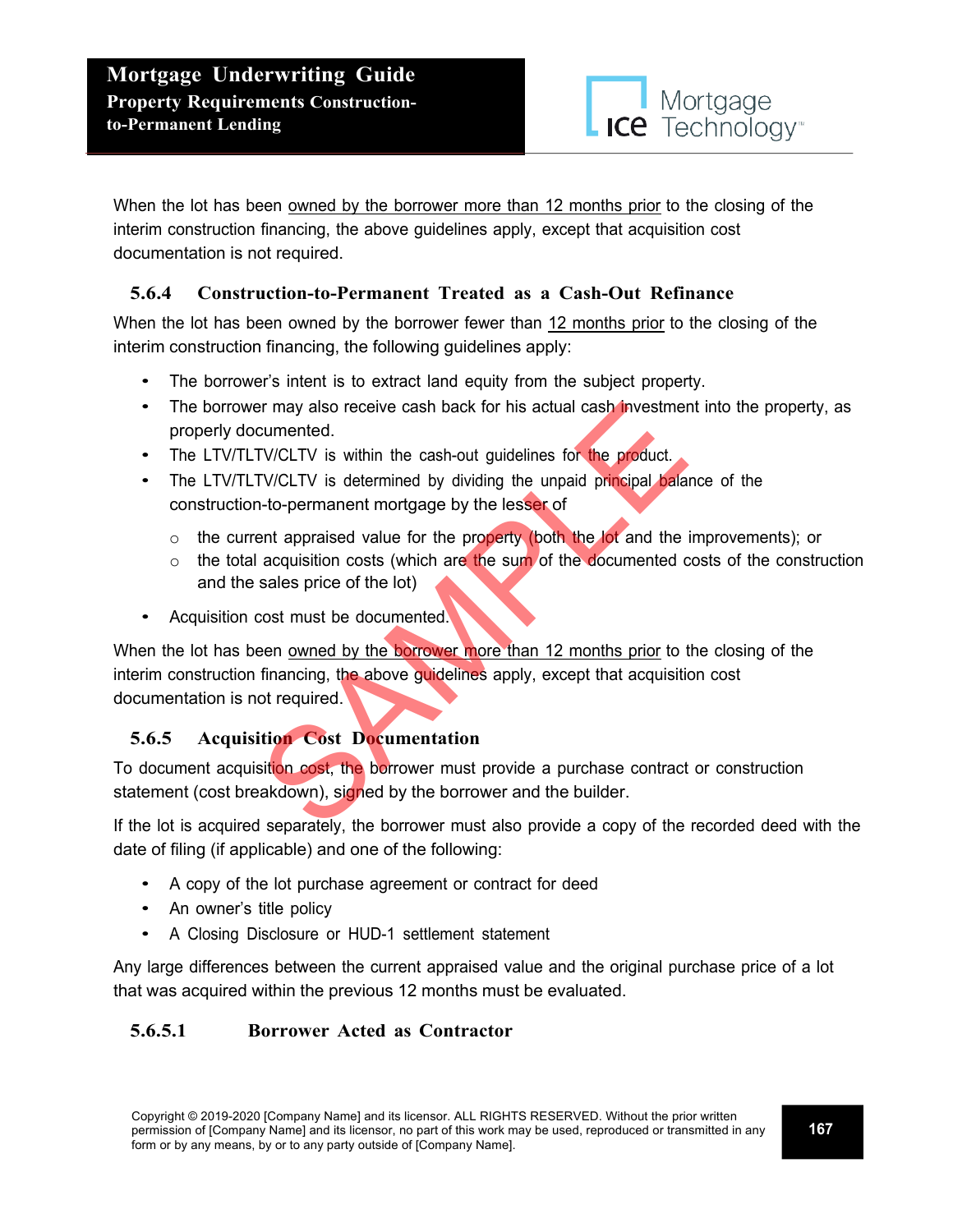

The appraiser must, at a minimum, do the following:

- Perform a visual inspection of the interior and exterior areas of the subject property.
- Inspect the neighborhood.
- Inspect each of the comparable sales, at least from the street.
- Research, verify, and analyze data from reliable public and/or private sources.
- Report his analysis, opinions, and conclusions.

### **6.6.16 FNMA 1004D/FHLMC 442: Appraisal Update and/or Completion Report**

This form is required for appraisal updates and/or completion reports for all 1–4 unit appraisal reports. At a minimum, when completing the Appraisal Update portion of the report, a photograph of the front of the subject property must be included.

#### **6.6.17 FNMA 1007/FHLMC 1000: Single Family Comparable Rent Schedule**

A Single Family Comparable Rent Schedule is required with a one-unit investment property where the borrower is using rental income to qualify. The form, which is prepared by the appraiser, is designed to present the information needed to determine the market rent for a single-unit investment property.

### **6.6.18 FNMA 216/FHLMC 998: Operating Income Statement**

This form is used to determine the amount of operating income that can be used in evaluating the borrower's credit. The underwriter will use the second page of the form to calculate the monthly operating income and net cash flow for the property, and to explain any adjustments made to the borrower's figures. d for appraisal updates and/or completion reports for all 1–<br>um, when completing the Appraisal Update portion of the<br>ubject property must be included.<br>1007/FHLMC 1000: Single Family Comparable R<br>mparable Rent Schedule is r

This is required for all investment property transactions, regardless of whether or not rental income is being used to qualify.

### **6.6.19 FNMA Form 2075/FHLMC Form 2070**

These forms are not appraisal reports.

- Fannie Mae Form 2075 Desktop Underwriter Appraisal Waiver
- Freddie Mac Form 2070 Loan Product Advisor Condition and Marketability Report

When Desktop Underwriter recommends Form 2075, or Loan Product Advisor recommends Form 2070, the AUS has determined that the sales price or estimated value submitted will provide adequate collateral for the mortgage loan. A property appraisal is not required for these transactions.